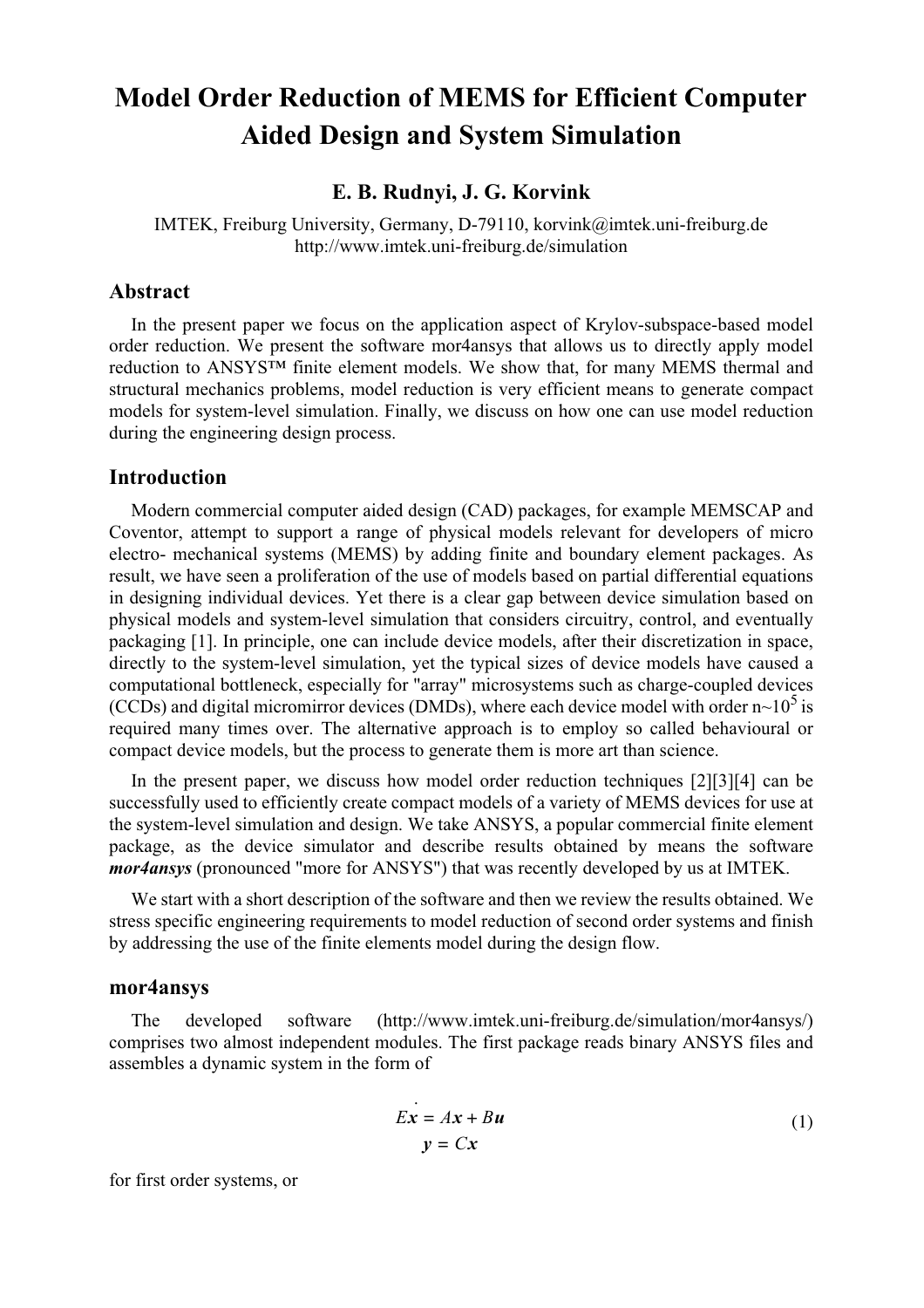$$
M\ddot{x} + E\dot{x} + Kx = Bu
$$
  

$$
y = Cx
$$
 (2)

for second order systems, where  $A, E, M, K$  are the system matrices,  $B$  is the input and  $C$  the output matrices.The second module applies the Block Arnoldi algorithm [5] to Eq (1) or (2) to find a low-dimensional subspace *V*

$$
x = Vz + \varepsilon \tag{3}
$$

such that it allows us to reproduce the transient behaviour of the original state vector with required accuracy. After that, the original equations are projected to the subspace found, for example for Eq (1) we have  $E_r = V^T E V$ ,  $A_r = V^T A V$ ,  $B_r = V^T B$ ,  $C_r = CV$ .

The software can also read as well as write the matrices for the original system in Matrix Market format [6]. More detail is given elsewhere [7].

## **Model reduction results for the thermal structural mechanics models**

For a thermal problem, the application of model reduction is straightforward as the discretization produces Eq (1) directly. Engineering aspects of model reduction for thermal problems are discussed in Ref [8]. We have applied model reduction to several devices in order to develop so called dynamic compact thermal models:

- Microthruster unit [9],
- Thermal model for two chips positioned on a PCB-board [10],
- Hot-plate gas sensor [11],
- Microanemometer, a flow meter based on convective thermal flow [12],
- Chip cooled by air flow [12].

The first three models include heat dissipation by diffusion only, while the last two add a convective heat flow term. In all cases, the reduced model of order 30 was able to describe the original model of dimension up to 100 000 with an accuracy of a few percent. This is consistent with results obtained in this area by other groups [13][14][15], that is, that model reduction can be considered as a very efficient tool to generate small models for system-level simulation. Note that, although model reduction is limited to linear systems, the input function may depend on temperature and model reduction allows us to preserve this relationship [8][11].

ANSYS includes model reduction based on the Guyan method [16]. In Ref [17], the clear advantage of Krylov-based model reduction over Guyan, in the case of a thermal problem, has been demonstrated.

The second order system, Eq (2), can in principle be converted to a first order system. Yet there are many advantages to preserve its structure during model reduction [18][3]. There is increased interest among mathematicians: for example, three from seven talks in this session is devoted to this problem. However, in structural mechanics the damping matrix often is modelled as Rayleigh damping

$$
E = \alpha M + \beta K \tag{4}
$$

even the nature of the damping matrix is in reality much more complex (squeeze film damping, thermo elastic damping, etc.). Nevertheless, if view the parameters  $\alpha$  and  $\beta$  in practice as fitting parameters, one can employ Eq (4) quite successfully. In this case, it is much more important to preserve these parameters during model reduction rather than to derive an optimal reduced model for particular values of  $\alpha$  and  $\beta$ . Another consideration is based on engineering intuition that the damping matrix should not play the major role to find a good subspace  $V$  as the most essential information contains within the mass and stiffness matrices.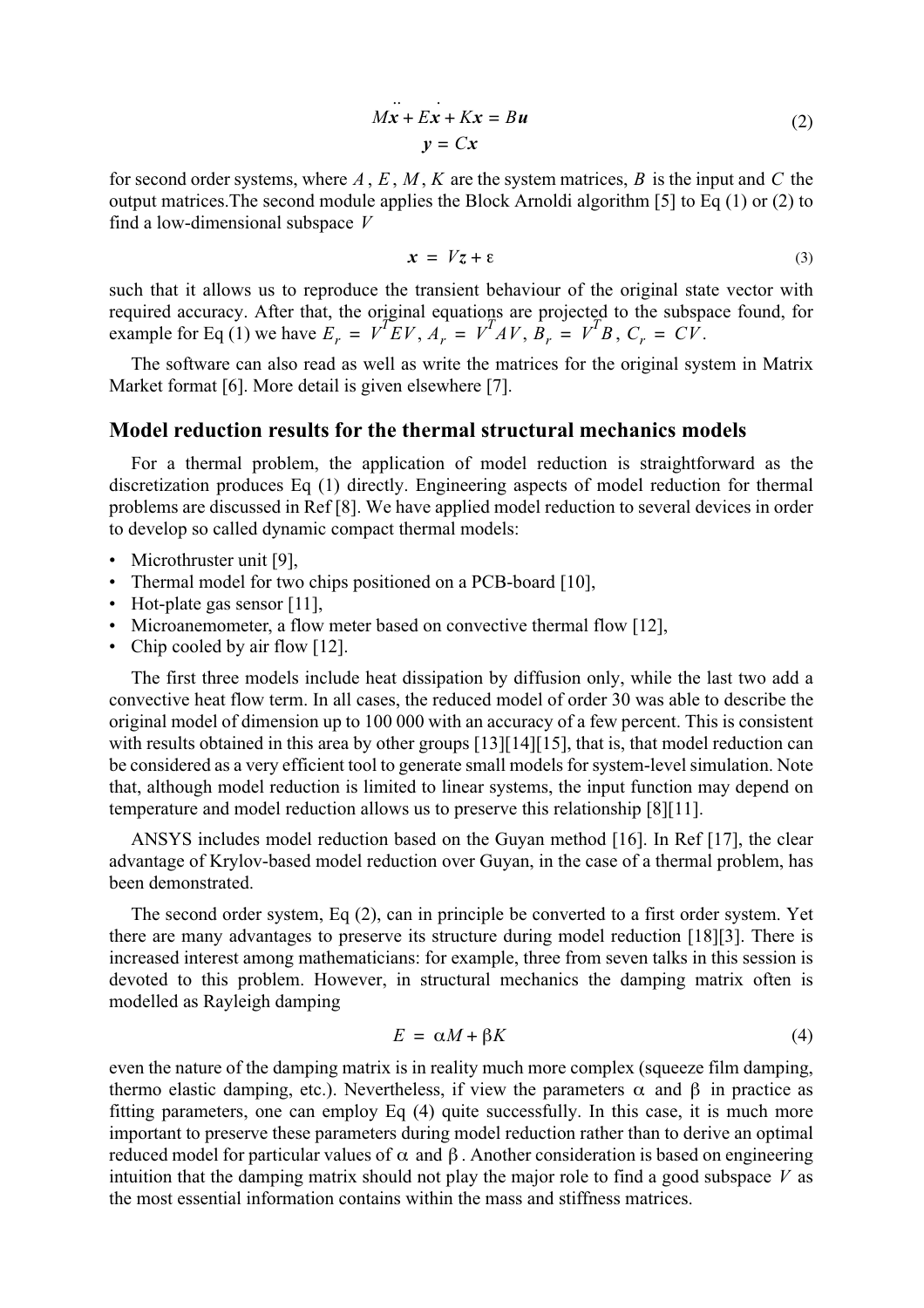As result, in mor4ansys, the low-dimensional basis for Eq (2) is built as the orthogonolized Krylov subspace  $\Im(K^{-1}M, K^{-1}b)$  based on the two matrices [19], while the damping matrix is ignored. The reduced dumping matrix has been computed as a projection in Eq (2),  $E_r = V^T E V$ , that in the case of Eq (4) is reduced to

$$
E_r = \alpha M_r + \beta K_r \tag{5}
$$

where subscript  $r$  denotes the "reduced" matrices. Note that the original Rayleigh parameters are preserved as symbols in the reduced models.

We have applied such a procedure to several MST devices:

- Boded wire [20],
- Microgyroscope [21],
- The radio frequency micro-switch [22],
- Microaccelerometer [23].

As a typical example, Fig. 1 to 4 displays the transient simulation and frequency response of the original and reduced models of the microgyroscope [21].



Figure 1: The Butterfly microgyroscope and SIC mounted together. Courtesy of Dr. Dag µ Bilger, IMEGO, Sweden.



Figure 3: Comparison of transient behaviour for the full and reduced models.



Figure 2: Finite element mesh of the gyro with a background photograph of the gyro wafer. Courtesy of IMEGO, Sweden.



Figure 4: Comparison of transfer functions of the full and reduced models.

Similar to thermal models, a reduced model of dimension 30 allows us to represent the transient and harmonic response of the original model quite accurately and the Krylov subspace model reduction outperforms the Guyan method [20].

## **Model reduction for design**

The main conclusion of our research is that model reduction works very well for thermal and structural mechanics finite element models. A reduced model of dimension 30 can accurately describe transient and harmonic response of high dimensional models up to dimension 300 000. Nonetheless, this is based on numerical experiments and does not exclude a possibility that one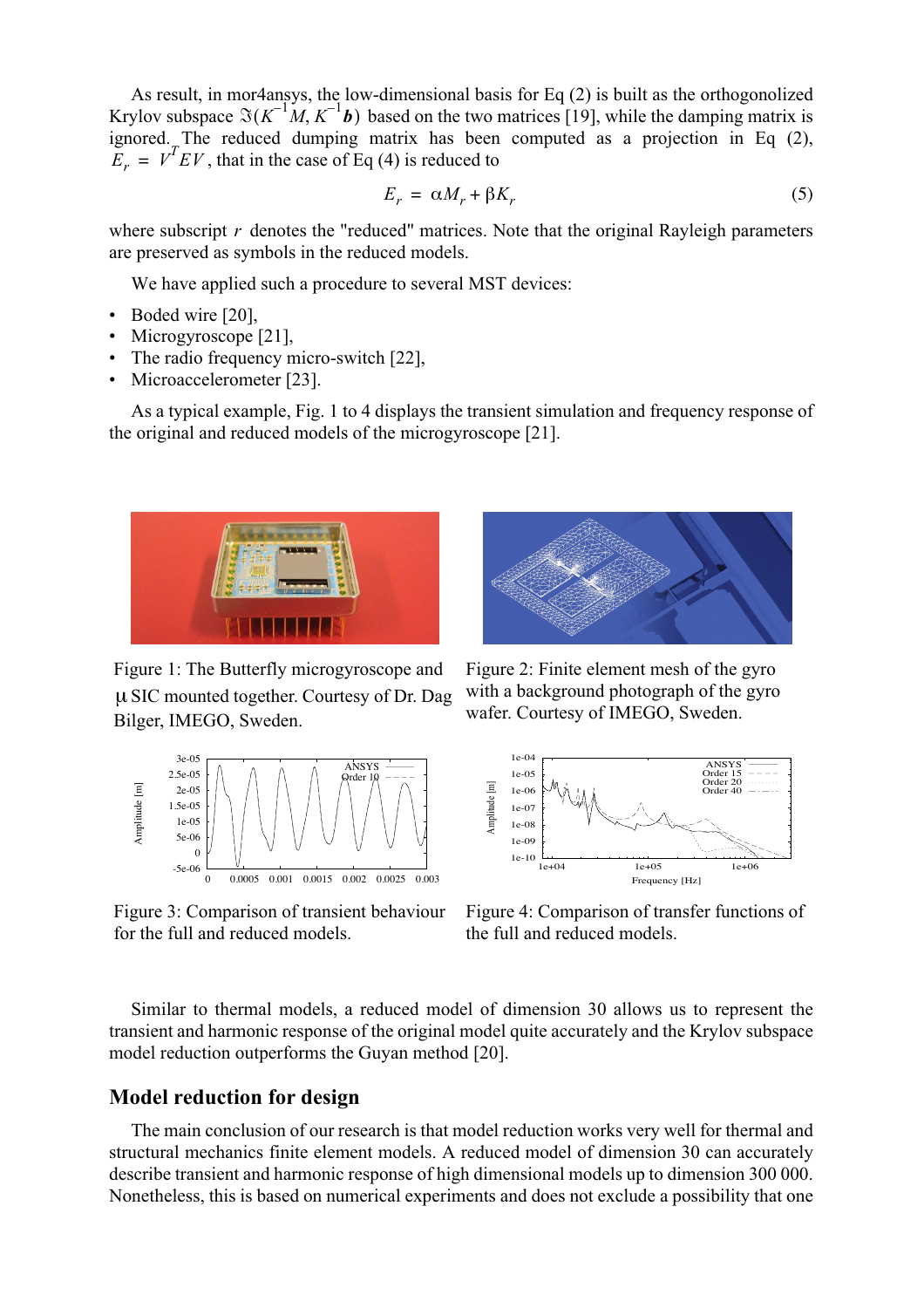may need a reduced model of higher dimension. Thus, when model reduction is applied in practice special care should be taken to make sure that the chosen dimension of the reduced model is good enough.

On the other hand, the dimension of 30 is excessive in many of our cases. From an engineering viewpoint, in many cases a reduced model of dimension 10 or even 5 is already applicable. The main practical question nowadays becomes, how to choose the optimal dimension of the reduced model, as unfortunately the moment matching methods do not yet have a global error estimate that can be employed to make such a decision completely automatically [2]-[5].

In Ref [24], a local error estimate has been developed for the Lanczos algorithm. In spite of its local character, it may be good enough for practical application. However, quite often practitioners use the Arnoldi process as it is more numerically robust and allows us to preserve stability and passivity of the original model without extra computational cost. In this case, we have found empirically [25] that the difference between two neighboring reduced models allows us to estimate the total error and this finding seems to be a good solution for practical applications.

Provided that the question on how to choose the dimension of the reduced model is solved, one can use model reduction in the design process as shown in Fig. 5.



Fig. 5. Use of model reduction during design.

Model reduction can produce a compact model for system-level simulation and the latter can be used without changes for different input functions. In this case, one obtain enormous saving in the computational time. However, quite often an engineer would like to change the geometry or materials properties of the device in order to optimize its performance. In this case, the reduced model should be generated again after the change is incorporated in the original finite element model. In this case, the advantage of model reduction is clearly depends on the computational cost to generate the reduced model.

The computational cost of model reduction by means of mor4ansys is discussed in Ref [7]. Provided that the dimension 30 is enough for the reduced model and a direct solver can be employed, the cost of model reduction is comparable with that of a stationary solution for the original high-dimensional model. In our experience, the computational time for model reduction is at least ten times less than the time for a typical transient or harmonic simulation. This means that, even in the extreme case when the reduced model is used just once, model reduction can still save computational time considerably. For example, model reduction has been already used during geometry optimization of the micro-accelerometer [23] quite successfully.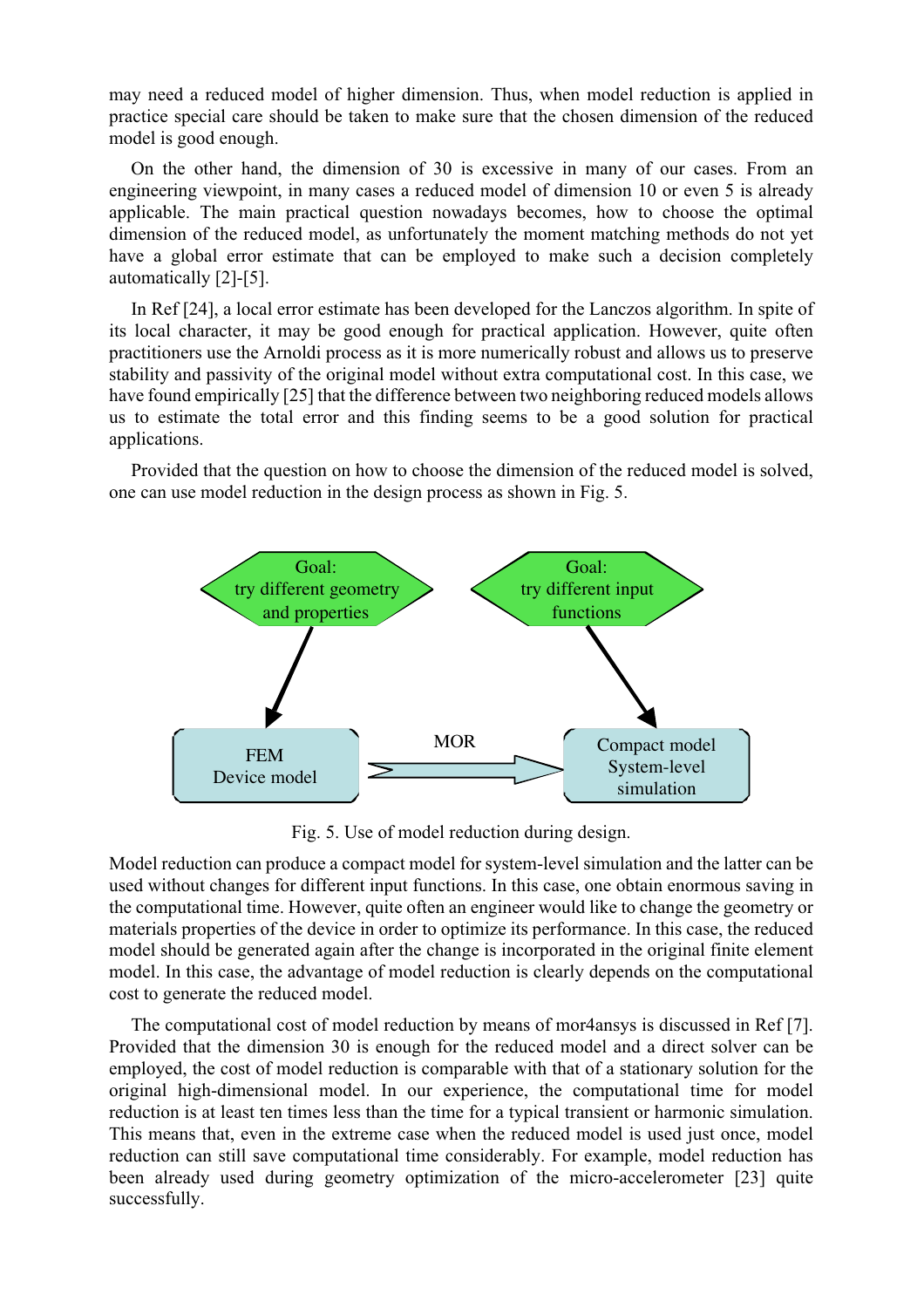Finally we would like to mention a new development that may allow us to enrich the reduced model by preserving design parameters during model reduction. We have already shown that in the case of the second order system one can preserve the Rayleigh parameters in the reduced model (see Eq (4) and (5)). In Refs [26][27], moment matching has been generalized to a multidimensional Padé-type approximation that, in addition to frequency, can include design parameters. A more primitive approach to the same problem has been presented in Ref [28]. Hopefully soon one will be able to solve both design goals shown in Fig. 5 with the same reduced model.

#### **Acknowledgements**

We would like to thank our colleagues who have applied new mathematical ideas to their engineering problems. Partial funding by the DFG project MST-Compact (KO-1883/6), the Italian research council CNR together with the Italian province of Trento, the European Union (grant EU IST-1999-29047, Micropyros), the German ministry for science and education (BMBF) project SIMOD and an operating grant of the University of Freiburg is gratefully acknowledged.

## **References**

Preprints are available at http://www.imtek.uni-freiburg.de/simulation/mor4ansys/publications.html.

- [1] T. Mukherjee, G. K. Fedder, D. Ramaswany, and J. White, "*Emerging simulation approaches for micromachined devices*," IEEE Transactions On Computer-Aided Design of Integrated Circuits and Systems, vol. 19, pp. 1572-1589, 2000.
- [2] A. C. Antoulas, D. C. Sorensen, "*Approximation of large-scale dynamical systems: An overview*", Technical Report, Rice University, Houston, 2001, http://www-ece.rice.edu/~aca/mtns00.pdf.
- [3] Z. J. Bai, "*Krylov subspace techniques for reduced order modeling of large-scale dynamical systems*", Applied Numerical Mathematics vol. 43, pp. 9-44, 2002.
- [4] E. B. Rudnyi, J. G. Korvink, "*Automatic Model Reduction for Transient Simulation of MEMSbased Devices"*, Sensors Update vol. 11, pp. 3–33, 2002
- [5] R. W. Freund, "*Krylov-subspace methods for reduced order modeling in circuit simulation*", Journal of Computational and Applied Mathematics vol. 123, pp. 395–421, 2000.
- [6] R. F. Boisvert, R. Pozo, K. A. Remington, "*The Matrix Market Exchange Formats: Initial Design"*, NISTIR 5935, http://math.nist.gov/MatrixMarket/
- [7] E. B. Rudnyi, J. G. Korvink. "*Model Order Reduction for Large Scale Engineering Models Developed in ANSYS"*. PARA'04, Workshop On State-of-the-art In Scientific Computing, Technical University of Denmark, June 20-23, 2004.
- [8] J. G. Korvink, E. B. Rudnyi, "*Keynote: Computer-aided engineering of electro-thermal MST devices: moving from device to system simulation*". EUROSIME'03, 4th international conference on thermal & mechanical simulation and experiments in micro-electronics and micro-systems Aix-en-Provence, France, March 30 - April 2, 2003.
- [9] T. Bechtold, E. B. Rudnyi, J. G. Korvink and C. Rossi, "*Efficient Modelling and Simulation of 3D Electro-Thermal Model for a Pyrotechnical Microthruster*". International Workshop on Micro and Nanotechnology for Power Generation and Energy Conversion Applications PowerMEMS 2003, Makuhari, Japan, 4-5 December 2003.
- [10] C. Bohm, T. Hauck, E. B. Rudnyi, J. G. Korvink, "*Compact Electro-thermal Models of Semiconductor Devices with Multiple Heat Sources*". The Technical Proceedings of the EUROSIME2004 May 9-12, 2004, Leuven/Brussels, Belgium.
- [11] T. Bechtold, J. Hildenbrand, J. Woellenstein and J. G. Korvink, "*Model Order Reduction of 3D Electro-Thermal Model for a Novel Micromachined Hotplate Gas Sensor*". The Technical Proceedings of the EUROSIME2004 May 9-12, 2004, Leuven/Brussels, Belgium.
- [12] C. Moosmann, E. B. Rudnyi, A. Greiner, J. G. Korvink, "*Model Order Reduction for Linear Convective Thermal Flow"*, submittied to THERMINIC 2004.